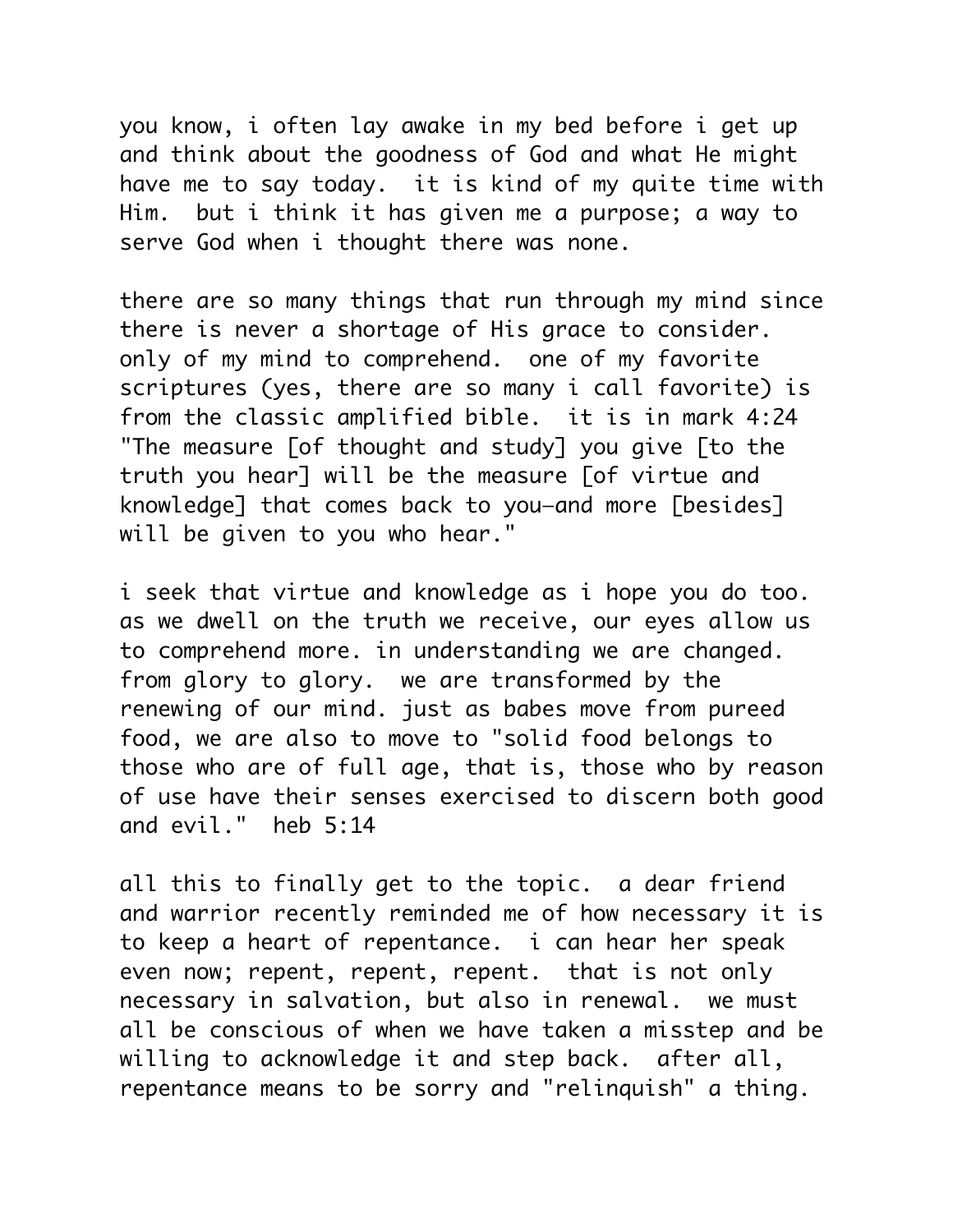in other words, to turn around and go the other way.

when i was in high school, i used to walk pigeon toed. (that's where one foot turns inward.) i don't know how long i had been doing this but wasn't even aware of it until it was pointed out. from that time forward i made a conscious effort to watch my feet and force them walk correctly. after awhile i began walking correctly without having to think about it.

what does this story have to do with repentance? unless you deal with a situation or condition, it will remain. not only remain but perhaps grow even worse. if we do not remain sensitive to the Holy Spirit, we become hardened to His correction. "For the hearts of this people have grown dull. Their ears are hard of hearing, And their eyes they have closed." matt 13:15 as we allow the "little" sins to have place, before we notice, they have grown. perhaps even to the place where one can't "see with their eyes and hear with their ears, Lest they should understand with their hearts and turn, So that I should heal them." (the rest of that verse.)

He wants to heal us all; of all our misguided ways. but we do not want to grow dull of hearing. the enemy would make us deaf if he could. deaf to all the urgings of the Holy Spirit. it is so important to keep a clean slate with God. not that a misstep would condemn us, but it might certainly stunt our growth; prolong a trial or cause us to miss an opportunity. an opportunity to be in His perfect will for us. an opportunity that might go to someone more obedient. He holds us all securely in His hands. none can snatch us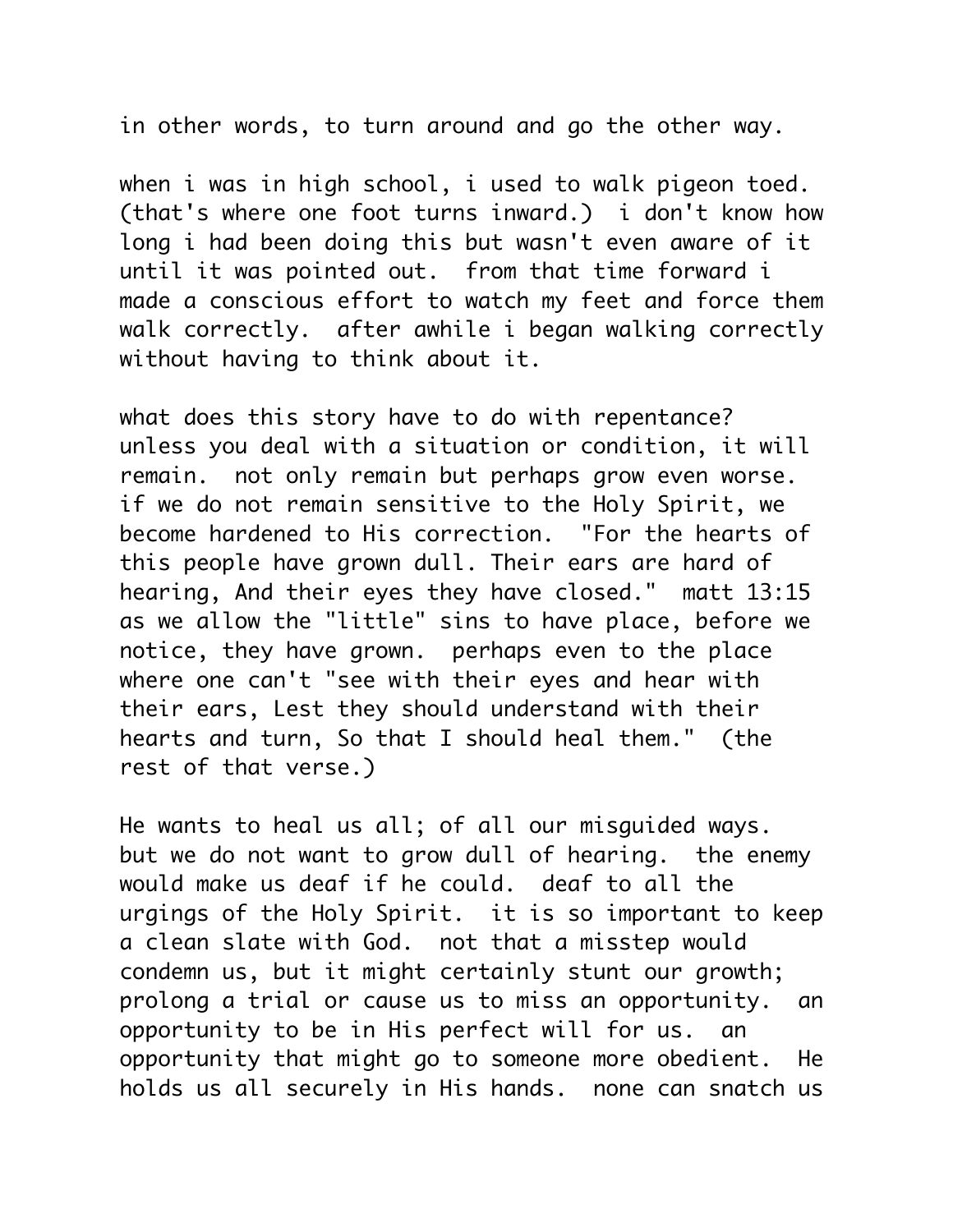out of it. that doesn't mean we can't choose to jump.

there is no once saved, always saved. "For it is impossible for those who were once enlightened, and have tasted the heavenly gift, and have become partakers of the Holy Spirit, and have tasted the good word of God and the powers of the age to come, if they fall away, to renew them again to repentance, since they crucify again for themselves the Son of God, and put Him to an open shame." heb 6:4-6

indeed blasphemy does remain the one unpardonable sin. the devil would tell us all that we have committed it. the truth is, it is very hard to commit. it is God alone who will decide. can you no longer tell good from evil? do you take pleasure in bad actions? this alone is not definite proof but it should certainly cause you to be concerned. the darkest soul is not beyond His grasp if they will yet receive His truth. even now there are ex-satanists who proudly proclaim Jesus as Lord.

that leads us back to repentance. keeping one's heart tender to His ways. as the world says, "if you find yourself in a hole, stop digging". fill up that hole with the word of God. if you seek Him you will find Him. God has put in each of us a void; a hunger. a hunger "that they should seek the Lord, in the hope that they might grope for Him and find Him, though He is not far from each one of us". act 17:27 repentance is the first step. either in one's new birth or in their renewal. if you have moved further away, it is now time to move back.